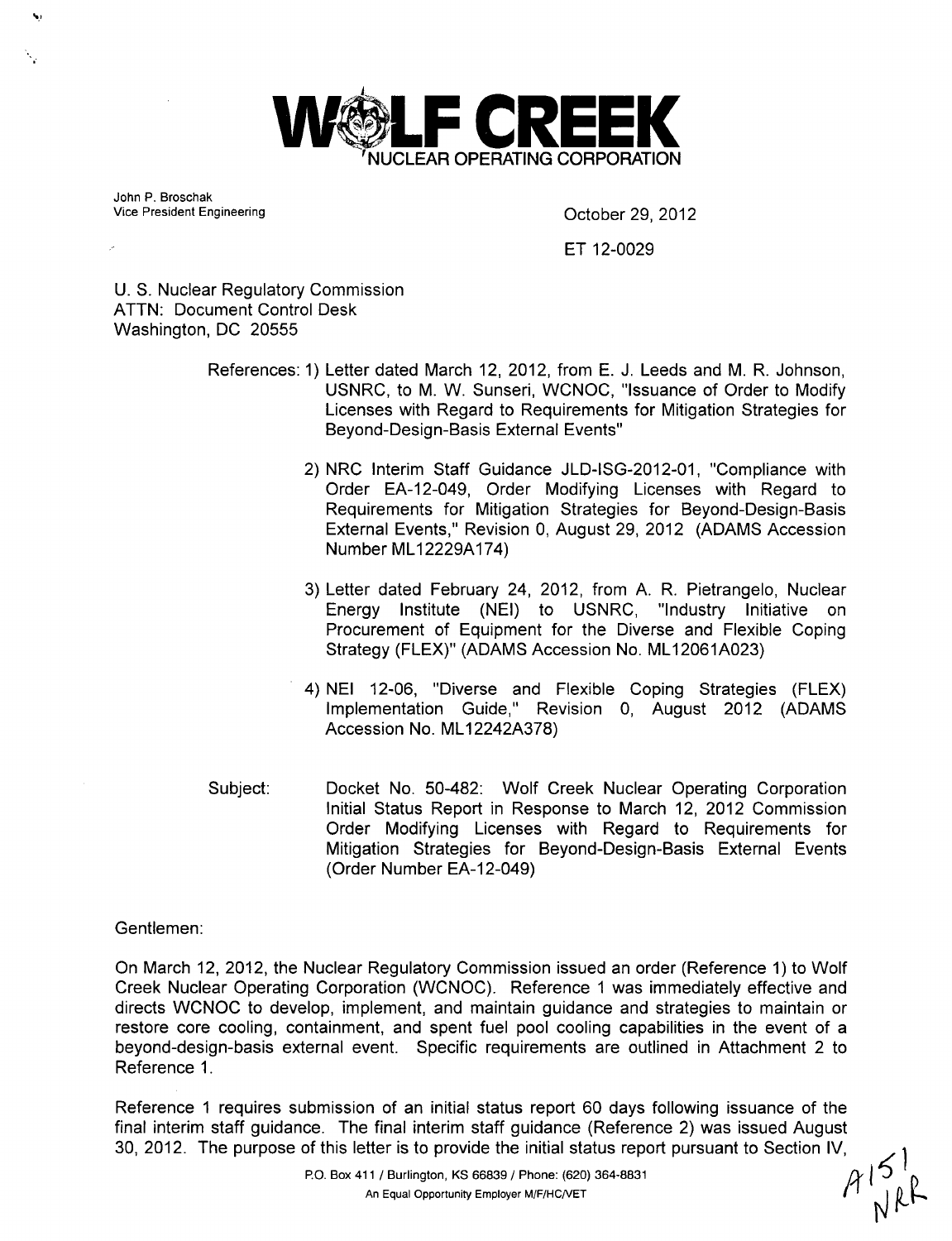Condition C.2, of Reference 1 within 60 days following issuance of Reference 2. This report confirms WCNOC has received Reference 2 and is in the process of evaluating the guidance for the purpose of establishing mitigation strategies to maintain or restore core cooling, containment, and spent fuel pool cooling capabilities in the event of a beyond-design-basis external event as described in Attachment 2 to Reference 1.

Major activities completed during this reporting period:

- Additional portable equipment was ordered prior to the issuance of Reference 2, as described in an NEI letter to the NRC (Reference 3);
- \* A site-specific evaluation is in progress to establish the coping capabilities as defined in NEI 12 06, Revision 0 (Reference 4);
- **"** Resources are being identified and project plans initiated, including development of milestones, to assure compliance with Reference 1.

Planned activities for the next six months:

• Development and submittal of the overall integrated plan.

Project milestones schedule through completion of installation and testing:

- \* A project milestones schedule will be provided with the overall integrated plan.
- **"** Implementation of the order will be completed for Wolf Creek Generating Station prior to startup from Refueling Outage 20, which is scheduled to begin in January 2015.

Technical difficulties encountered that could affect the ability to provide WCNOC's February 28, 2013, submittal:

**0** None at this time.

This letter contains no new commitments. If you have any questions concerning this matter, please contact me at (620) 364-4085, or Mr. Gautam Sen at (620) 364-4175.

Sincerely,

gobo P. Prosebole

John P. Broschak

JPB/rlt

cc: E. E. Collins (NRC) E. J. Leeds (NRC) C. F. Lyon (NRC) N. F. O'Keefe (NRC) Senior Resident Inspector (NRC)